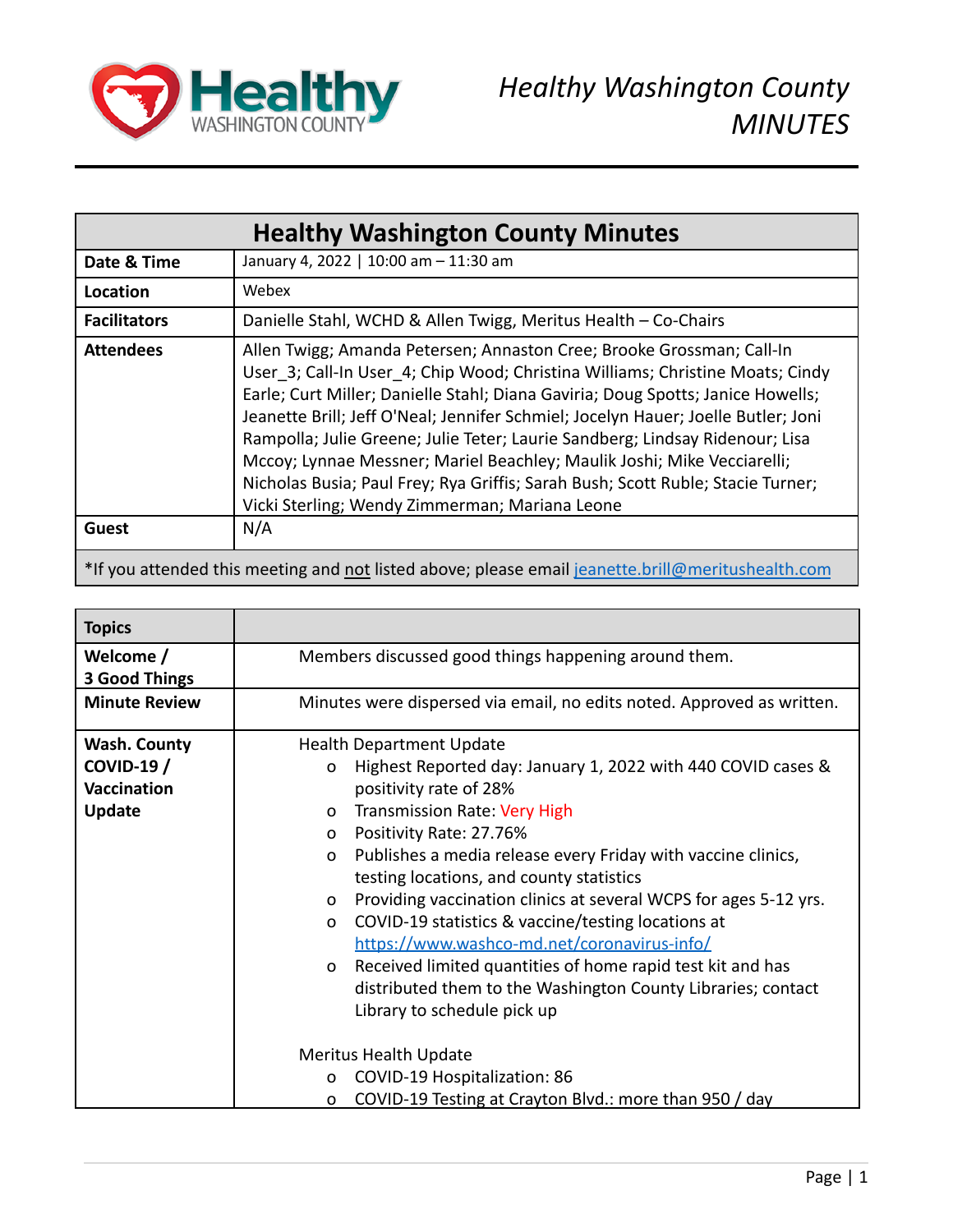

|                                                           | Meritus Health's Lab Testing Positivity Rate: 34%<br>$\mathsf{o}\xspace$                                                                                                                                                                                                                                                                                                            |
|-----------------------------------------------------------|-------------------------------------------------------------------------------------------------------------------------------------------------------------------------------------------------------------------------------------------------------------------------------------------------------------------------------------------------------------------------------------|
|                                                           | As of Monday, Meritus Health restarted the monoclonal antibody<br>o<br>therapy at the hospital<br>COVID-19 statistics & vaccine/testing locations including mobile<br>$\mathsf{o}\xspace$<br>schedule at<br>https://www.meritushealth.com/patients-visitors/covid-19-infor<br>mation/<br>All eligible persons are highly encouraged to be vaccinated and take the booster           |
|                                                           | when you are scheduled for it.                                                                                                                                                                                                                                                                                                                                                      |
| <b>Condom Access</b><br>to Youth Survey<br><b>Results</b> | Survey Background<br>Developed in collaboration with the WCHD and the School<br>$\mathsf{o}\xspace$<br>Health Council of WCHD; identified sexual health as a priority<br>area due to recent rise in STI's among youth; survey to help<br>determine community attitude toward availability/access of<br>condoms<br>Survey was distributed widely throughout the county and made<br>o |
|                                                           | publically available; $n = 104$                                                                                                                                                                                                                                                                                                                                                     |
|                                                           | <b>Survey Results</b>                                                                                                                                                                                                                                                                                                                                                               |
|                                                           | Availability of free condoms for youth reduces the risk of sexually<br>o<br>transmitted diseases and/or unintended pregnancy<br>90.4% Strongly Agree/Agree                                                                                                                                                                                                                          |
|                                                           | Availability of free condoms causes more youth to engage in sex<br>0<br>72.1% Strongly Disagree/Disagree                                                                                                                                                                                                                                                                            |
|                                                           | Condoms should be available for free for youth who request<br>0<br>them 92.3% Strongly Agree/Agree                                                                                                                                                                                                                                                                                  |
|                                                           | Youth need information about how to use condoms correctly<br>$\Omega$<br>94.2% Strongly Agree/Agree                                                                                                                                                                                                                                                                                 |
|                                                           | Sexual health education should include lessons using actual<br>0<br>condoms 88.4% Strongly Agree/Agree                                                                                                                                                                                                                                                                              |
|                                                           | Condoms should be available for free in the community to youth<br>$\mathsf{o}$<br>who request them 91.3% Strongly Agree/Agree                                                                                                                                                                                                                                                       |
|                                                           | Information about sexual health resources and services in our<br>O<br>community are well-advertised for the general public<br>54.8% Strongly Disagree/Disagree; 29.8% are Neutral                                                                                                                                                                                                   |
|                                                           | Education about sex, sexually transmitted infections, and teen<br>O<br>pregnancy should ONLY be done by parents or family 89.4%<br><b>Strongly Disagree/Disagree</b>                                                                                                                                                                                                                |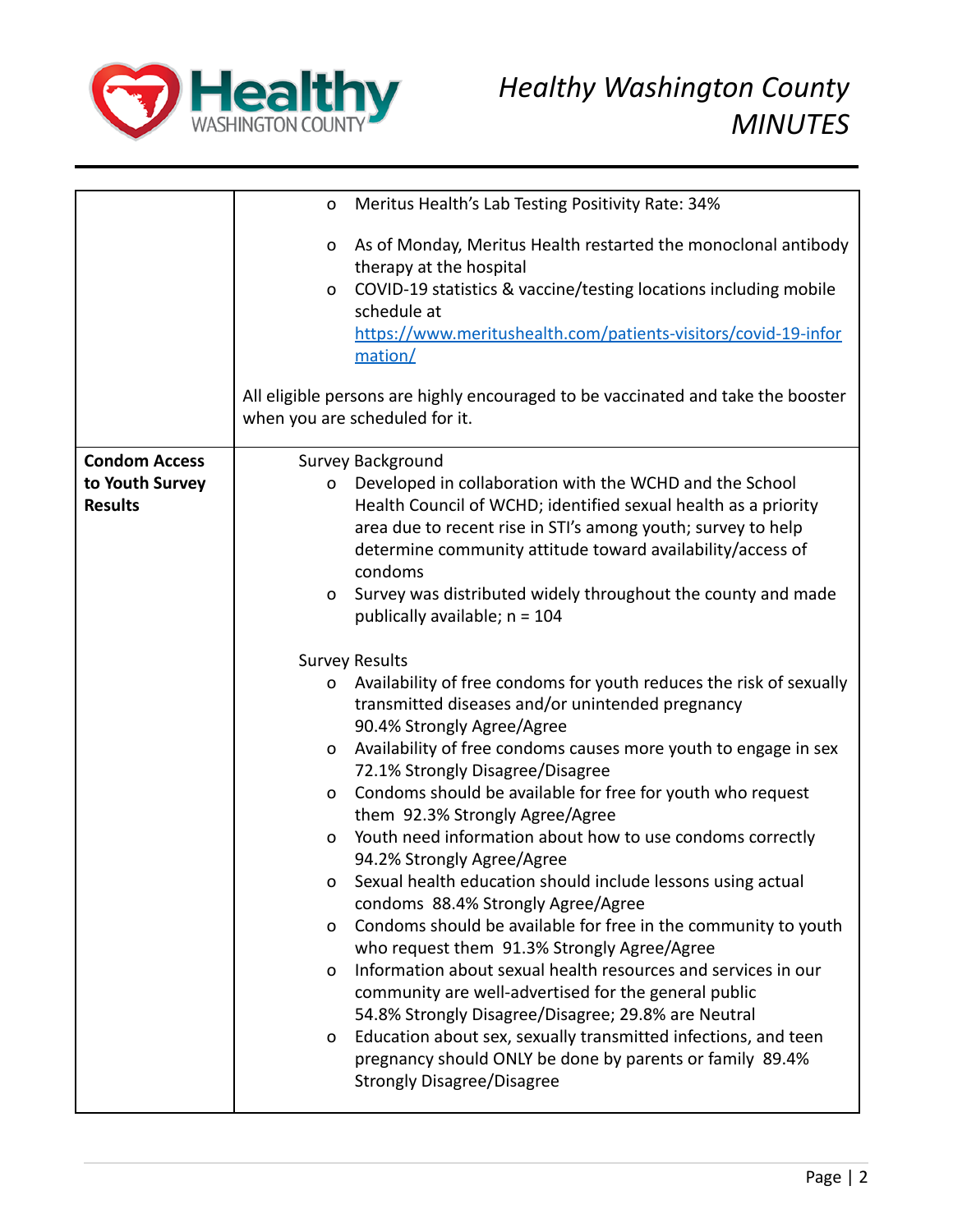

|                                          | Next steps:<br>Create resources or guides and make them widely available<br>0<br>within community<br>Reach out to healthcare providers, community clubs, and other<br>0<br>locations to make condoms available to youth;<br>We have identified a state program that different<br>community based organizations can register with to<br>receive free condoms<br>Group Feedback<br>Have we been able to link the reduction in teen pregnancy to the<br>$\mathsf{o}$<br>availability to free condoms? No, that hasn't been looked at;<br>currently only the WCHD & the Community Free Clinic are<br>offering free condoms; we have noticed a modest decline in teen<br>pregnancy but our county is still one of the highest in state<br>Are their teenagers on the School Health Council to get their<br>O |
|------------------------------------------|---------------------------------------------------------------------------------------------------------------------------------------------------------------------------------------------------------------------------------------------------------------------------------------------------------------------------------------------------------------------------------------------------------------------------------------------------------------------------------------------------------------------------------------------------------------------------------------------------------------------------------------------------------------------------------------------------------------------------------------------------------------------------------------------------------|
|                                          | perspective on this issue? Yes, there are currently three (3) high<br>school students (male & female)                                                                                                                                                                                                                                                                                                                                                                                                                                                                                                                                                                                                                                                                                                   |
| Go for Bold - Lose                       | Partners - Year 2 Goal: 50; Current: 51 Goal MET                                                                                                                                                                                                                                                                                                                                                                                                                                                                                                                                                                                                                                                                                                                                                        |
| <b>1 Million Pounds</b><br><b>Update</b> | New Partners: Volvo Group, Hub Labels, & Amerigroup<br>$\mathsf{o}$                                                                                                                                                                                                                                                                                                                                                                                                                                                                                                                                                                                                                                                                                                                                     |
|                                          | <b>❖ ACTION: Please contact Allen Twigg or Dr. Doug Spotts to inquire</b><br>about becoming a partner                                                                                                                                                                                                                                                                                                                                                                                                                                                                                                                                                                                                                                                                                                   |
|                                          | Registered Users - Year 2 Goal: 4,500; Current: 2,528                                                                                                                                                                                                                                                                                                                                                                                                                                                                                                                                                                                                                                                                                                                                                   |
|                                          | Pounds Pledged - Year 2 Goal: 500,000; Current: 379,215                                                                                                                                                                                                                                                                                                                                                                                                                                                                                                                                                                                                                                                                                                                                                 |
|                                          | Pounds Lost - Year 2 Goal: 35,000; Current: 26,264                                                                                                                                                                                                                                                                                                                                                                                                                                                                                                                                                                                                                                                                                                                                                      |
|                                          | Discussion Question: What's one thing you will do to help boost                                                                                                                                                                                                                                                                                                                                                                                                                                                                                                                                                                                                                                                                                                                                         |
|                                          | registration in the Weight Tracker?                                                                                                                                                                                                                                                                                                                                                                                                                                                                                                                                                                                                                                                                                                                                                                     |
|                                          | Advertise Go for Bold in community programs, clinic spaces, DPP,<br>0                                                                                                                                                                                                                                                                                                                                                                                                                                                                                                                                                                                                                                                                                                                                   |
|                                          | churches, etc.<br>Share the messaging via social media<br>O                                                                                                                                                                                                                                                                                                                                                                                                                                                                                                                                                                                                                                                                                                                                             |
|                                          | Engage employees to sign up<br>o                                                                                                                                                                                                                                                                                                                                                                                                                                                                                                                                                                                                                                                                                                                                                                        |
|                                          | Create challenges/competitions for weight loss, registration,<br>O                                                                                                                                                                                                                                                                                                                                                                                                                                                                                                                                                                                                                                                                                                                                      |
|                                          | and/or exercise                                                                                                                                                                                                                                                                                                                                                                                                                                                                                                                                                                                                                                                                                                                                                                                         |
|                                          | Offer incentives<br>0                                                                                                                                                                                                                                                                                                                                                                                                                                                                                                                                                                                                                                                                                                                                                                                   |
|                                          | Incorporate Go for Bold into all programs offered<br>$\mathsf{o}$                                                                                                                                                                                                                                                                                                                                                                                                                                                                                                                                                                                                                                                                                                                                       |
|                                          | Join/encourage staff to join community activities: i.e. walking<br>$\mathbf O$                                                                                                                                                                                                                                                                                                                                                                                                                                                                                                                                                                                                                                                                                                                          |
|                                          | groups, Team Cycle, etc.                                                                                                                                                                                                                                                                                                                                                                                                                                                                                                                                                                                                                                                                                                                                                                                |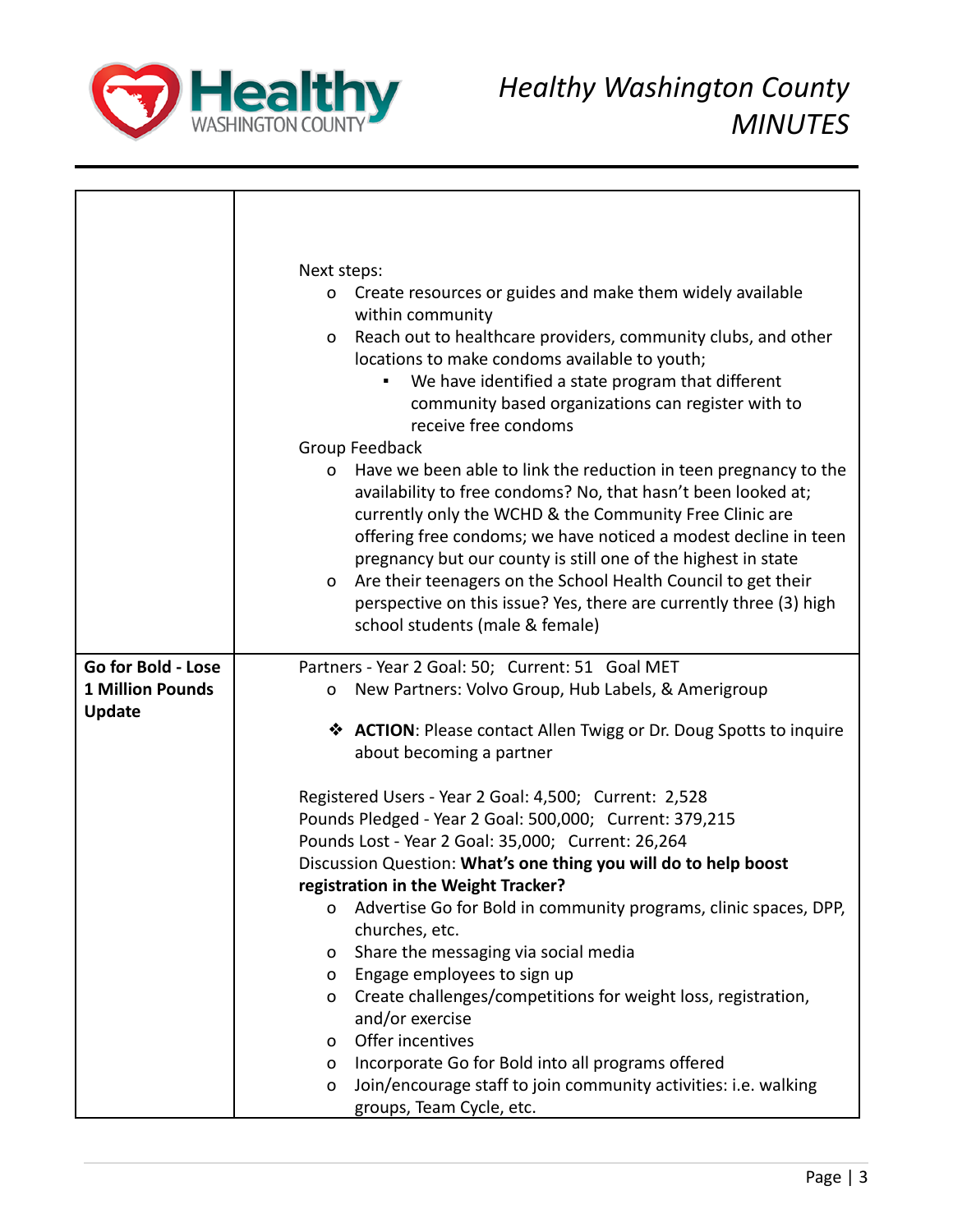

|                        | Be an influencer within your organization<br>o                             |  |  |  |  |
|------------------------|----------------------------------------------------------------------------|--|--|--|--|
| FY2022 CHNA            | Primary Goal from FY19: To establish a public dashboard to assess local    |  |  |  |  |
|                        | health needs and track population health data - MET                        |  |  |  |  |
|                        | www.communitysolutionshub.com                                              |  |  |  |  |
|                        |                                                                            |  |  |  |  |
|                        | CHNA goals that improved since FY2019                                      |  |  |  |  |
|                        | Lose 10,000 community pounds - MET loss 11,200 lbs.<br>O                   |  |  |  |  |
|                        | Have 25 Go for Bold! partners - MET 41 partners<br>o                       |  |  |  |  |
|                        | Decrease number of opioid prescriptions by 25% - MET 37%<br>O              |  |  |  |  |
|                        | Decrease ED addictions visits by 5% - MET 41%<br>O                         |  |  |  |  |
|                        | Decrease ED mental health visits by 7% - MET 18%<br>O                      |  |  |  |  |
|                        | Decrease diabetes mortality by 2% - MET 15%<br>O                           |  |  |  |  |
|                        | Decrease heart disease mortality by 1% - MET 5%<br>O                       |  |  |  |  |
|                        | Blood pressure screening $4,500 - MET > 6,000$<br>O                        |  |  |  |  |
|                        | Reduce Stage III & IV dx lung cancer by 5% - MET 8%<br>O                   |  |  |  |  |
|                        | Increase 5 yr. survival head & neck cancer by 5% - MET 13%<br>O            |  |  |  |  |
|                        | Reduce Stage III & IV dx colon cancer by 10% - MET 17%<br>O                |  |  |  |  |
|                        | Increase 5 yr. survival rates colon cancer by 5% - MET 9%<br>$\mathbf{o}$  |  |  |  |  |
| <b>Brook Lane</b>      | Introduction of new Brook Lane CEO, Jeff O' Neal,                          |  |  |  |  |
| <b>Highlights</b>      | jeff.oneal@brooklane.org or 301-733-0331 - x1266                           |  |  |  |  |
|                        | Washington County resident 35+ years; started career at Turning<br>o       |  |  |  |  |
|                        | Point (now Sheppard Pratt); then worked at WCHD; Washington                |  |  |  |  |
|                        | County Hospital; and UPMC Western MD                                       |  |  |  |  |
|                        | Brook Lane is a not-for-profit behavioral health system for children       |  |  |  |  |
|                        | through adults that includes a 57 bed inpatient psychiatric hospital;      |  |  |  |  |
|                        | outpatient programs for substance abuse and mental health; and Title 1     |  |  |  |  |
|                        | schools for special need students; THRIVE program - works with special     |  |  |  |  |
|                        | needs students in partnership with the community.                          |  |  |  |  |
|                        | Brook Lane desires to work collaboratively with community partners.        |  |  |  |  |
|                        | Please do not hesitate to reach out to Jeff as needed.                     |  |  |  |  |
| <b>Community Grant</b> | Downtown grocery store                                                     |  |  |  |  |
| <b>Updates</b>         | Meritus Health received \$435,000 from the SEED Grant thru<br>$\mathsf{o}$ |  |  |  |  |
|                        | DCHD & State of MD to work as a pass through with Horizon                  |  |  |  |  |
|                        | Goodwill which will implement                                              |  |  |  |  |
|                        | Goodwill received additional \$50,000 grant from Truist<br>O               |  |  |  |  |
|                        | Foundation                                                                 |  |  |  |  |
|                        | Architect is completing official renderings; bids for contract work<br>o   |  |  |  |  |
|                        | initiated; hoping to be open by early-mid summer 2022                      |  |  |  |  |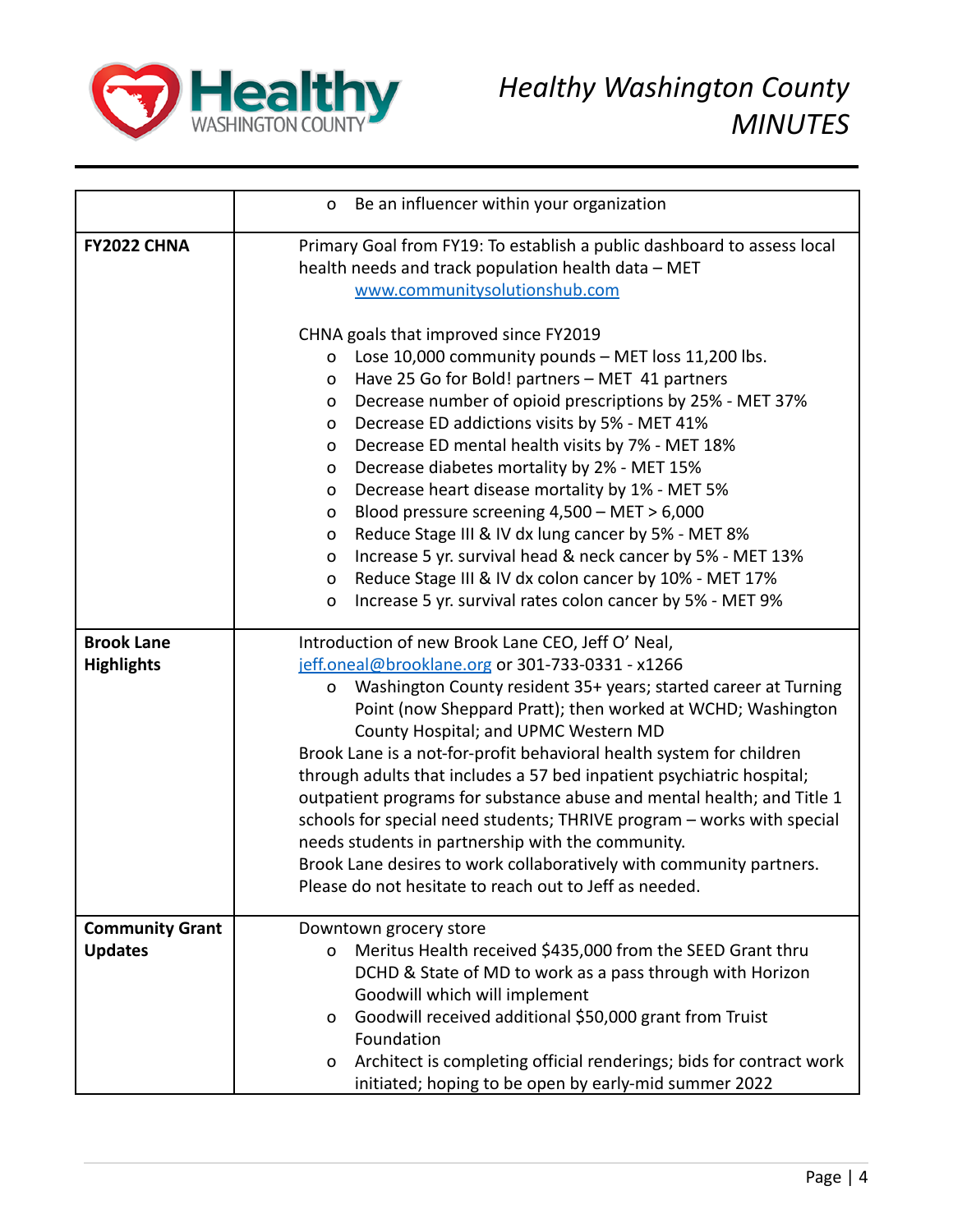

|                        | Smaller sale store in the CW Brookes Building on Balitmore<br>$\mathsf{o}\xspace$<br>street; currently open to public until 7 pm daily, accepts SNAP;<br>has fruits/vegetables, milk, bread, etc.; does not mark up prices; |
|------------------------|-----------------------------------------------------------------------------------------------------------------------------------------------------------------------------------------------------------------------------|
|                        | sells items at cost                                                                                                                                                                                                         |
|                        | Obesity & equity grant from MD Minority Health & Health Disparities<br>office                                                                                                                                               |
|                        | Grant from HWC not submitted in time due to WCHD servers<br>$\mathsf{o}$<br>going down and still down;                                                                                                                      |
|                        | ◆ ACTION: Allen Twigg will inquire to understand if there is any<br>extension given the state's IT issues                                                                                                                   |
|                        | Goodwill successfully submitted an applciation for this grant<br>$\mathbf 0$<br>from housing and workers prespective                                                                                                        |
| <b>Diabetes Action</b> | Objective: Implement healthy eating strategies and address food                                                                                                                                                             |
| <b>Plan Update</b>     | insecurity. Actions:                                                                                                                                                                                                        |
|                        | Cooking demos are provided by Chef Joe for Diab Ed participants.<br>$\mathsf{o}$                                                                                                                                            |
|                        | WC COA & MOW collaborating to provide bags of fresh fruit/<br>$\mathbf 0$                                                                                                                                                   |
|                        | vegetables to diabetes clients who have food insecurity.                                                                                                                                                                    |
|                        | Objective: Identify risk and implement practice mechanisms to assure                                                                                                                                                        |
|                        | referral of patients to interventions. Actions:                                                                                                                                                                             |
|                        | DPP Risk Screenings provided in PCP offices & during mobile<br>$\mathsf{o}$<br>vaccination clinics.                                                                                                                         |
|                        | DPP charting platform is completed; Working with CRISP to<br>$\mathsf{o}\xspace$                                                                                                                                            |
|                        | coordinate referrals thru EPIC/Workshop Wizard to decrease                                                                                                                                                                  |
|                        | duplication efforts; In discussion with MPC re: targeted referrals,                                                                                                                                                         |
|                        | e-prep and Medicaid billing.                                                                                                                                                                                                |
|                        | Collaborate with Family Healthcare for offering location, patient<br>O                                                                                                                                                      |
|                        | referral.                                                                                                                                                                                                                   |
|                        | Established county-wide Diabetes Education Referral Center.<br>0                                                                                                                                                            |
|                        | Objective: Engage team members to improve quality care delivery with                                                                                                                                                        |
|                        | purpose of delaying care for persons with diabetes. Actions:                                                                                                                                                                |
|                        | Care Managers and CHWs update community resources & refer<br>$\mathsf{o}\xspace$                                                                                                                                            |
|                        | clients to needed appointments such as dentists, podiatry,                                                                                                                                                                  |
|                        | financial aid, prescription aid, etc.                                                                                                                                                                                       |
|                        | Podiatrists speak to DSMT classes about importance of proper<br>O                                                                                                                                                           |
|                        | footcare.                                                                                                                                                                                                                   |
|                        | Referrals are made to the WCHD and Meritus smoking cessation<br>0                                                                                                                                                           |
|                        | classes, and Maryland Quit Line.                                                                                                                                                                                            |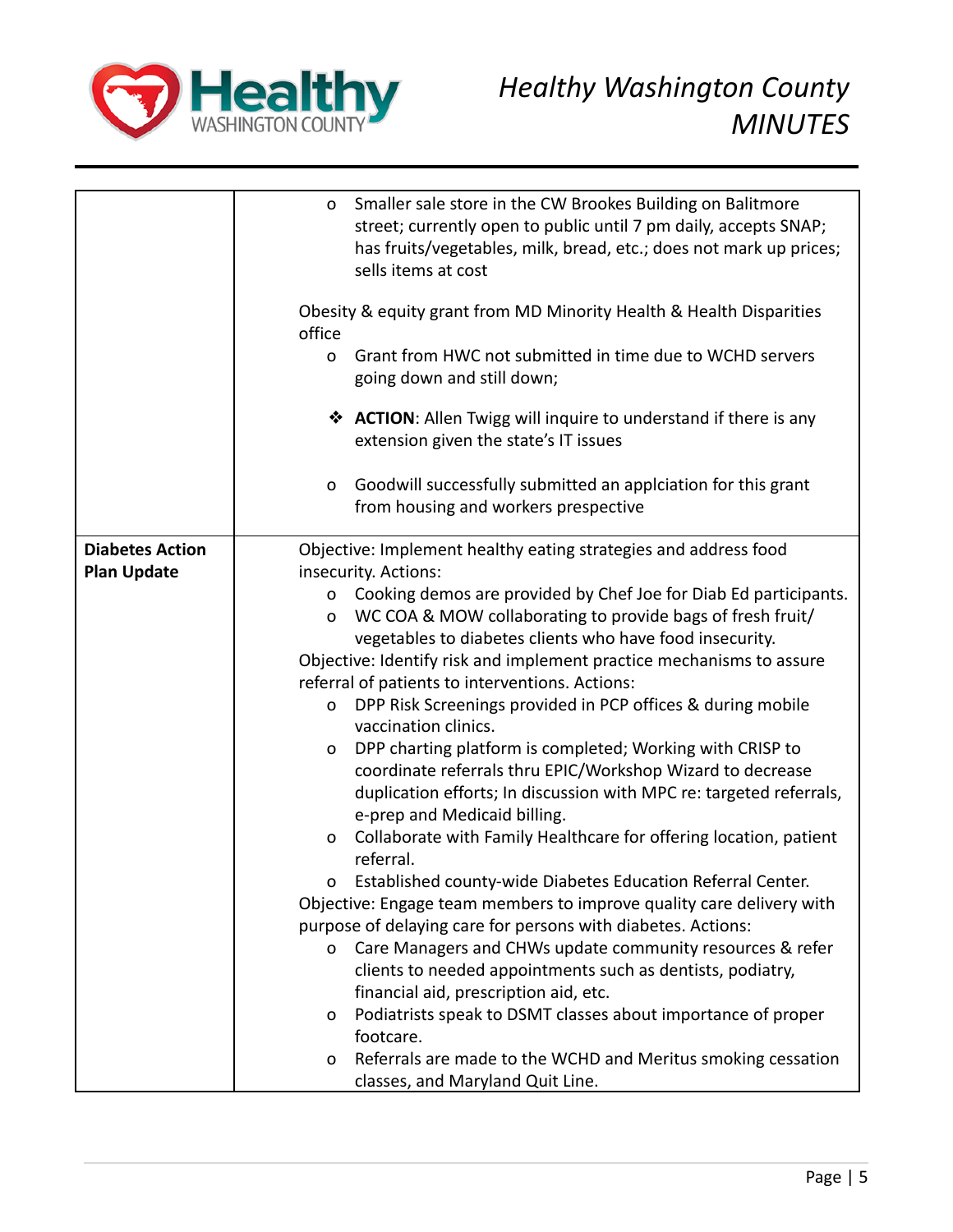

|                                   | o                                                                       | Every participant is screened for social determinants of health.                                                                      |
|-----------------------------------|-------------------------------------------------------------------------|---------------------------------------------------------------------------------------------------------------------------------------|
|                                   |                                                                         | Any barriers to class participation are addressed by CHW's.                                                                           |
|                                   | Objective: Implement strategies to increase physical activity. Actions: |                                                                                                                                       |
|                                   | O                                                                       | Diabetes Education participants are offered up to 3 months of                                                                         |
|                                   |                                                                         | free gym memberships at the YMCA or Parks and Rec classes;                                                                            |
|                                   |                                                                         | free Fit Bits to track their physical activity.                                                                                       |
|                                   | $\mathsf{o}\,$                                                          | Collaborate with Prime Time For Women in highlighting Wed.                                                                            |
|                                   |                                                                         | Walk to Wellness, A Year of Hikes: 52 weeks; promote physical                                                                         |
|                                   |                                                                         | activity thru employee wellness programs.                                                                                             |
|                                   |                                                                         | Objective: Encourage referrals to appropriate evidence-based weight                                                                   |
|                                   |                                                                         | and lifestyle counseling for adults and children. Actions:                                                                            |
|                                   | O                                                                       | Providers/CM refer to Medical Nutrition Therapy.                                                                                      |
|                                   | O                                                                       | Meritus establishes Coordinated Approach to Child Health (e-b)                                                                        |
|                                   |                                                                         | at the YMCA after-school programs. In discussions with other                                                                          |
|                                   |                                                                         | after-school programs and preschools re: CATCH implementation                                                                         |
|                                   |                                                                         | and training.                                                                                                                         |
|                                   | 0                                                                       | Promotion of Bold-Goal & weight tracker throughout the county                                                                         |
|                                   |                                                                         | Possible future strategies                                                                                                            |
|                                   | 0                                                                       | Actions to address overweight/obesity.                                                                                                |
|                                   |                                                                         | • routine BMI for kids 2 yrs/over;                                                                                                    |
|                                   |                                                                         | medical homes for screening/treatment of obesity?                                                                                     |
|                                   |                                                                         | Use of mobile and telehealth to support high risk patients<br>$\bullet$                                                               |
|                                   |                                                                         | with weight loss goals                                                                                                                |
|                                   | O                                                                       | Policies that support healthy eating & time for physical activity<br>during the work day.                                             |
|                                   | 0                                                                       | Standardized processes/payment for routine A1c testing.                                                                               |
|                                   | O                                                                       | Engage community members to refer employees to diabetes                                                                               |
|                                   |                                                                         | education classes.                                                                                                                    |
|                                   |                                                                         | <b>❖ ACTION: If interest in becoming a Diabetes Prevention Program Coach or</b>                                                       |
|                                   |                                                                         | hosting a DPP class (virtual or in-person) please contact Laurie Sandberg,                                                            |
|                                   |                                                                         | Laurie.Sandberg@meritushealth.com                                                                                                     |
|                                   |                                                                         |                                                                                                                                       |
| <b>HWC</b><br><b>Subcommittee</b> |                                                                         | Behavoral Health (Leader: Curt Miller Curt.Miller@BrookLane.org)<br>Goal for January - set meeting schedule for 2022; evaluating past |
| <b>Updates</b>                    | O                                                                       | efforts and looking at focus for future; review CHNA data                                                                             |
|                                   | $\mathbf O$                                                             | Two workgroups: Access to Services & Suicide and Prevention                                                                           |
|                                   |                                                                         |                                                                                                                                       |
|                                   |                                                                         | ❖ ACTION: Send accomplishments and 2022 calendar to Danielle                                                                          |
|                                   |                                                                         | Stahl to publish on HWC website to help with recruitment                                                                              |
|                                   |                                                                         |                                                                                                                                       |